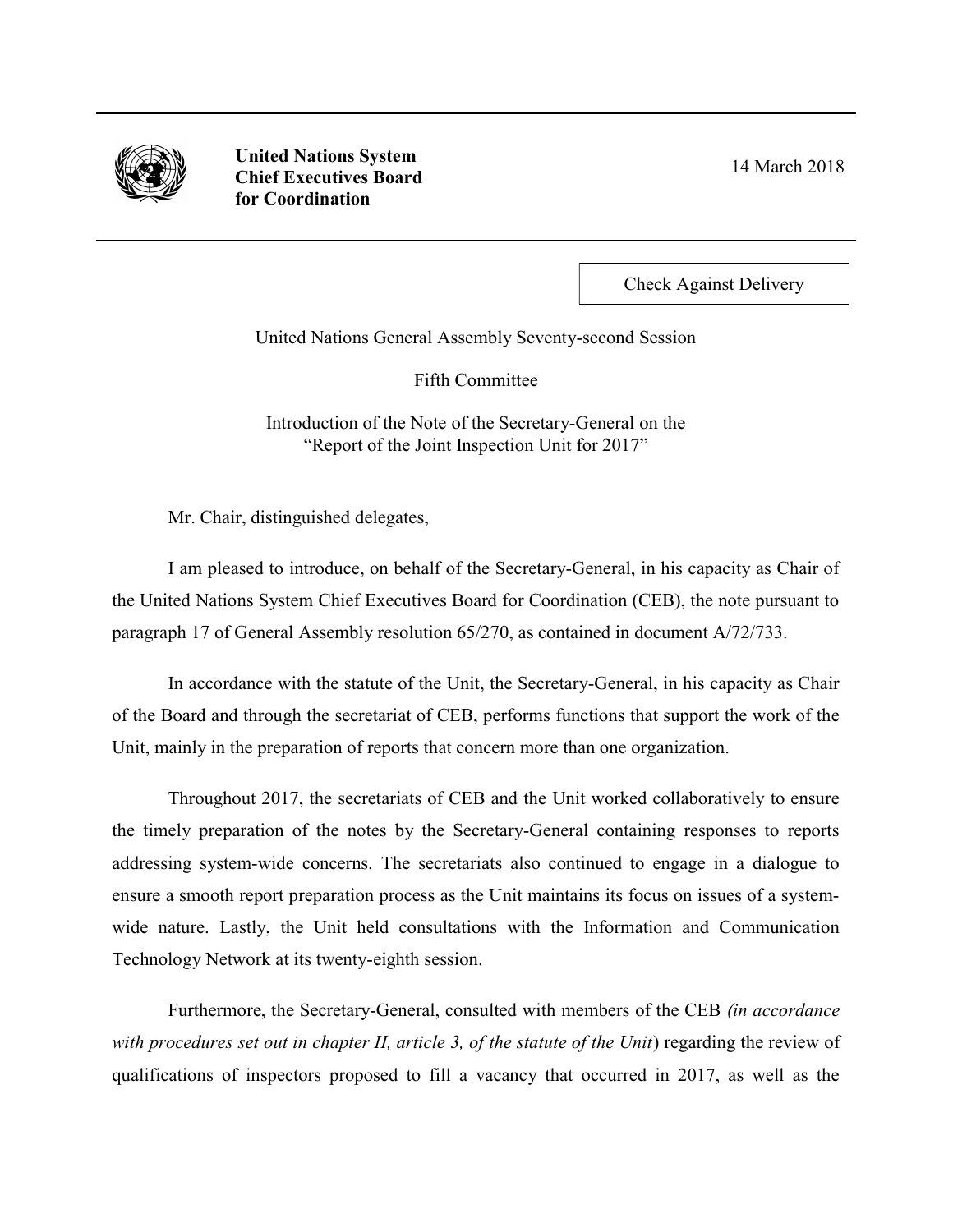appointment of the Secretary of the Unit (in accordance with chapter VI, article 19, of the statute).

In closing, the Secretary-General remains committed to maintaining a close working relationship with the Unit and encourages all organizations to respond in a timely manner and in a spirit of cooperation to its requests.

Thank you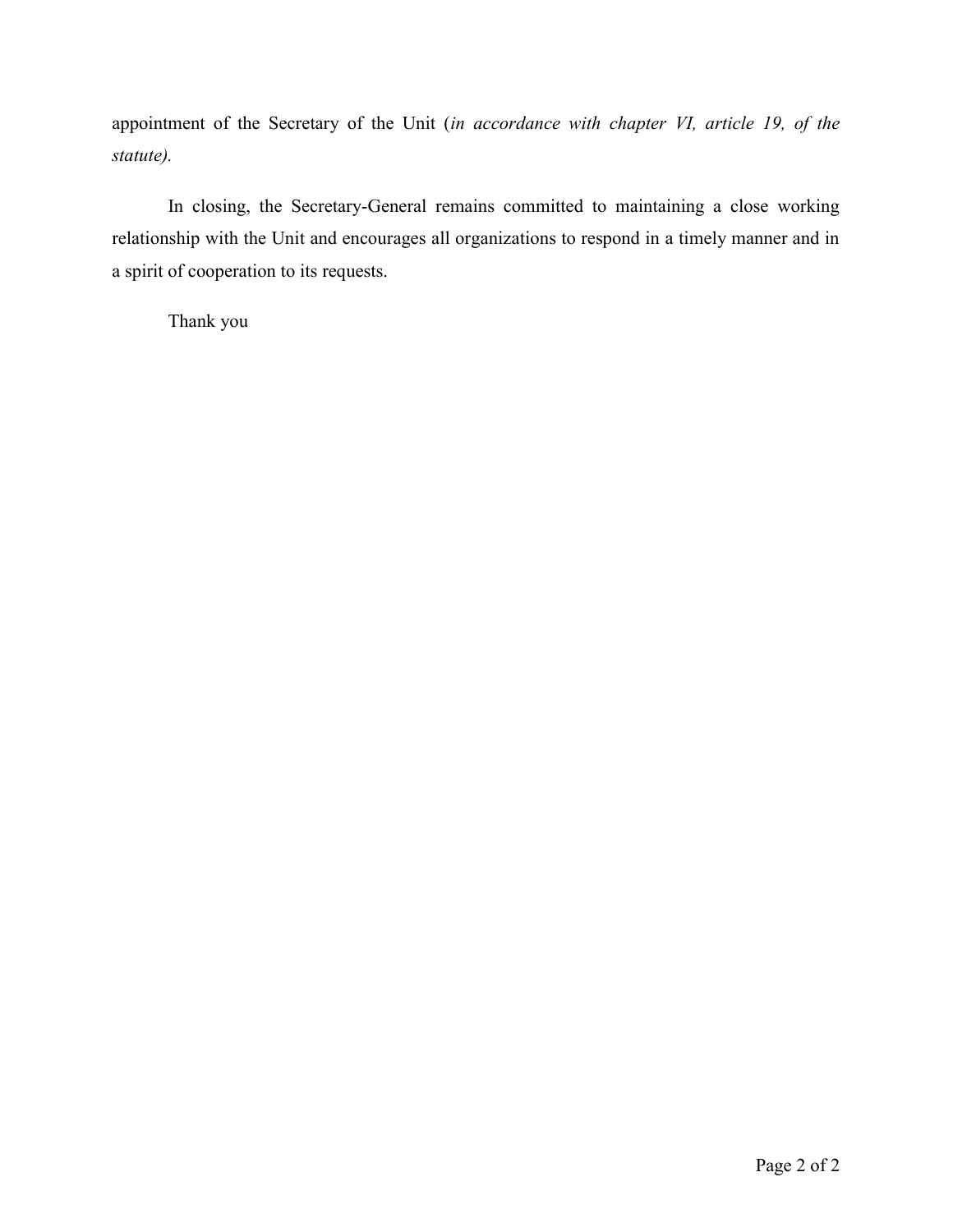

**United Nations System Chief Executives Board for Coordination** 

14 March 2018

Check Against Delivery

United Nations General Assembly Seventy-second Session

Fifth Committee

Introduction of the Note of the Secretary-General on the Report of the Joint Inspection Unit "Outcome of the Review of the follow-up to the JIU recommendations by the United Nations system organizations"

Mr. Chair, distinguished delegates,

I am pleased to introduce, on behalf of the United Nations System Chief Executives Board for Coordination (CEB), the note of the Secretary-General conveying his comments and those of CEB members on the report of the Joint Inspection Unit "Outcome of the Review of the follow-up to the JIU recommendations by the United Nations system organizations" as contained in document A/72/704/Add.1.

Organizations welcomed the report, and supported the general findings and the best practices identified therein. While appreciative of the report overall quality, organizations were keen to stress the important distinction between the role and authority of executive heads and that of the legislative bodies, particularly in reference to the agenda-setting and documentation of such bodies.

With regard to the addressees of the recommendations and the follow-up function of the Joint Inspection Unit, organizations indicated they would welcome further clarification by the Unit regarding the process and the criteria used in addressing recommendations to legislative bodies and to executive heads, noting that recommendations requiring decisions on the part of legislative bodies regarding management issues did not always clearly reflect the distinctions between those two types of audience.

Organizations appreciated the maturity matrix as a concrete basis for engagement regarding performance on Joint Inspection Unit matters, although they observed that in the event governing bodies decided not to consider the Unit's recommendations or could not include them in their meetings' agendas, this led to a decrease in their rates of recommendations' acceptance